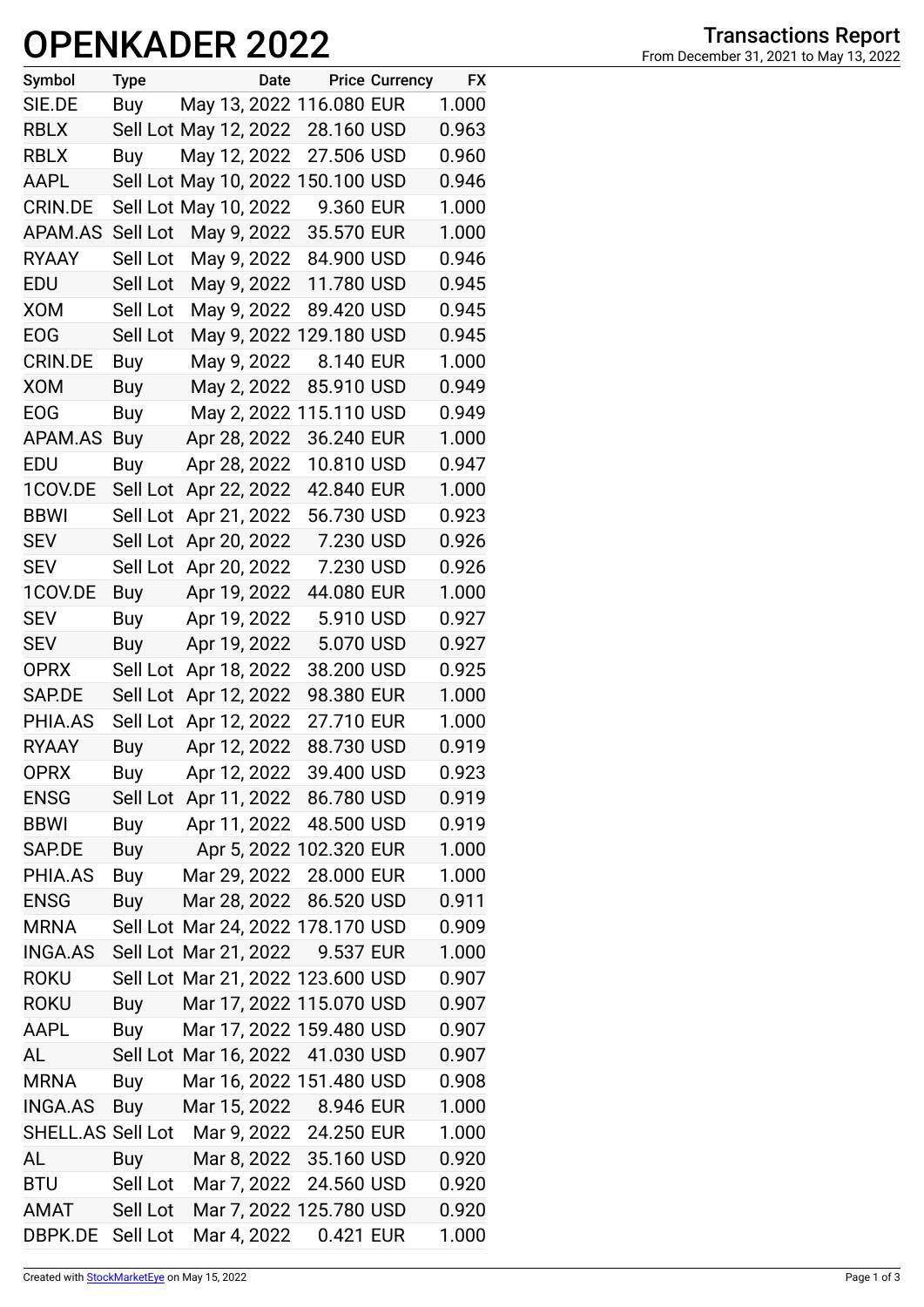## **OPENKADER 2022**

| Symbol              | <b>Type</b> |                                   | Date |            | <b>Price Currency</b> | <b>FX</b> |
|---------------------|-------------|-----------------------------------|------|------------|-----------------------|-----------|
| DBPD.DE             | Sell Lot    | Mar 4, 2022                       |      | 1.865 EUR  |                       | 1.000     |
| <b>BTU</b>          | Sell Lot    | Mar 4, 2022                       |      | 25.330 USD |                       | 0.915     |
| <b>SHELL.AS Buy</b> |             | Mar 4, 2022 22.420 EUR            |      |            |                       | 1.000     |
| DBPK.DE             | Buy         | Mar 4, 2022                       |      | 0.408 EUR  |                       | 1.000     |
| DBPD.DE             | Buy         | Mar 4, 2022                       |      | 1.773 EUR  |                       | 1.000     |
| <b>AMAT</b>         | Buy         | Mar 3, 2022 131.210 USD           |      |            |                       | 0.900     |
| <b>BTU</b>          | Buy         | Mar 1, 2022 18.300 USD            |      |            |                       | 0.892     |
| LQQ.PA              | Sell Lot    | Feb 28, 2022 717.650 EUR          |      |            |                       | 1.000     |
| <b>SE</b>           | Sell Lot    | Feb 28, 2022 143.880 USD          |      |            |                       | 0.894     |
| DBPK.DE             | Sell Lot    | Feb 25, 2022                      |      | 0.425 EUR  |                       | 1.000     |
| LQQ.PA              | Buy         | Feb 25, 2022 667.040 EUR          |      |            |                       | 1.000     |
| SE                  | Buy         | Feb 25, 2022 126.500 USD          |      |            |                       | 0.887     |
| DBPK.DE             |             | Sell Lot Feb 24, 2022             |      | 0.451 EUR  |                       | 1.000     |
| DBPK.DE             | Buy         | Feb 23, 2022                      |      | 0.398 EUR  |                       | 1.000     |
| AAPL                |             | Sell Lot Feb 22, 2022 165.770 USD |      |            |                       | 0.884     |
| <b>FUBO</b>         | Sell Lot    | Feb 17, 2022                      |      | 9.750 USD  |                       | 0.880     |
| <b>PLTR</b>         |             | Sell Lot Feb 17, 2022             |      | 12.400 USD |                       | 0.880     |
| AD.AS               |             | Sell Lot Feb 16, 2022             |      | 27.900 EUR |                       | 1.000     |
| <b>ARE</b>          | Sell Lot    | Feb 14, 2022 184.900 USD          |      |            |                       | 0.885     |
| <b>ORCL</b>         | Sell Lot    | Feb 14, 2022                      |      | 79.140 USD |                       | 0.884     |
| <b>FUBO</b>         | Sell Lot    | Feb 11, 2022                      |      | 11.200 USD |                       | 0.876     |
| <b>FLOW.AS</b>      | Sell Lot    | Feb 9, 2022                       |      | 34.060 EUR |                       | 1.000     |
| <b>FUBO</b>         | <b>Buy</b>  | Feb 9, 2022                       |      | 10.100 USD |                       | 0.875     |
| <b>PLTR</b>         |             | Buy Feb 9, 2022                   |      | 13.745 USD |                       | 0.875     |
| <b>VNA.DE</b>       | Sell Lot    | Feb 4, 2022                       |      | 49.500 EUR |                       | 1.000     |
| <b>FLOW.AS</b>      | Sell Lot    | Feb 2, 2022                       |      | 34.840 EUR |                       | 1.000     |
| М                   | Sell Lot    | Feb 2, 2022 24.940 USD            |      |            |                       | 0.885     |
| <b>LYV</b>          | Sell Lot    | Feb 2, 2022 109.040 USD           |      |            |                       | 0.885     |
| <b>ORCL</b>         | Buy         | Feb 2, 2022 82.070 USD            |      |            |                       | 0.884     |
| <b>ARE</b>          | Buy         | Jan 31, 2022 191.410 USD          |      |            |                       | 0.893     |
| <b>MSFT</b>         |             | Sell Lot Jan 27, 2022 298.300 USD |      |            |                       | 0.897     |
| <b>LYV</b>          | Buy         | Jan 27, 2022 104.630 USD          |      |            |                       | 0.897     |
| <b>MSFT</b>         | Buy         | Jan 27, 2022 303.250 USD          |      |            |                       | 0.897     |
| <b>COIN</b>         |             | Sell Lot Jan 26, 2022 189.900 USD |      |            |                       | 0.885     |
| <b>COIN</b>         | Buy         | Jan 26, 2022 192.180 USD          |      |            |                       | 0.885     |
| DBPD.DE             |             | Sell Lot Jan 25, 2022 1.466 EUR   |      |            |                       | 1.000     |
| DBPK.DE             |             | Sell Lot Jan 25, 2022 0.414 EUR   |      |            |                       | 1.000     |
| VNA.DE              | Buy         | Jan 25, 2022 47.500 EUR           |      |            |                       | 1.000     |
| DBPD.DE             | Buy         | Jan 24, 2022                      |      | 1.398 EUR  |                       | 1.000     |
| FLOW.AS             | Buy         | Jan 24, 2022 33.180 EUR           |      |            |                       | 0.884     |
| M                   | Buy         | Jan 24, 2022 24.360 USD           |      |            |                       | 0.883     |
| AMAT                |             | Sell Lot Jan 19, 2022 150.920 USD |      |            |                       | 0.883     |
| <b>BYND</b>         |             | Sell Lot Jan 18, 2022 64.000 USD  |      |            |                       | 0.876     |
| <b>LRCX</b>         |             | Sell Lot Jan 18, 2022 681.810 USD |      |            |                       | 0.876     |
| DBPK.DE             | Buy         | Jan 18, 2022                      |      | 0.357 EUR  |                       | 1.000     |
|                     |             |                                   |      |            |                       |           |